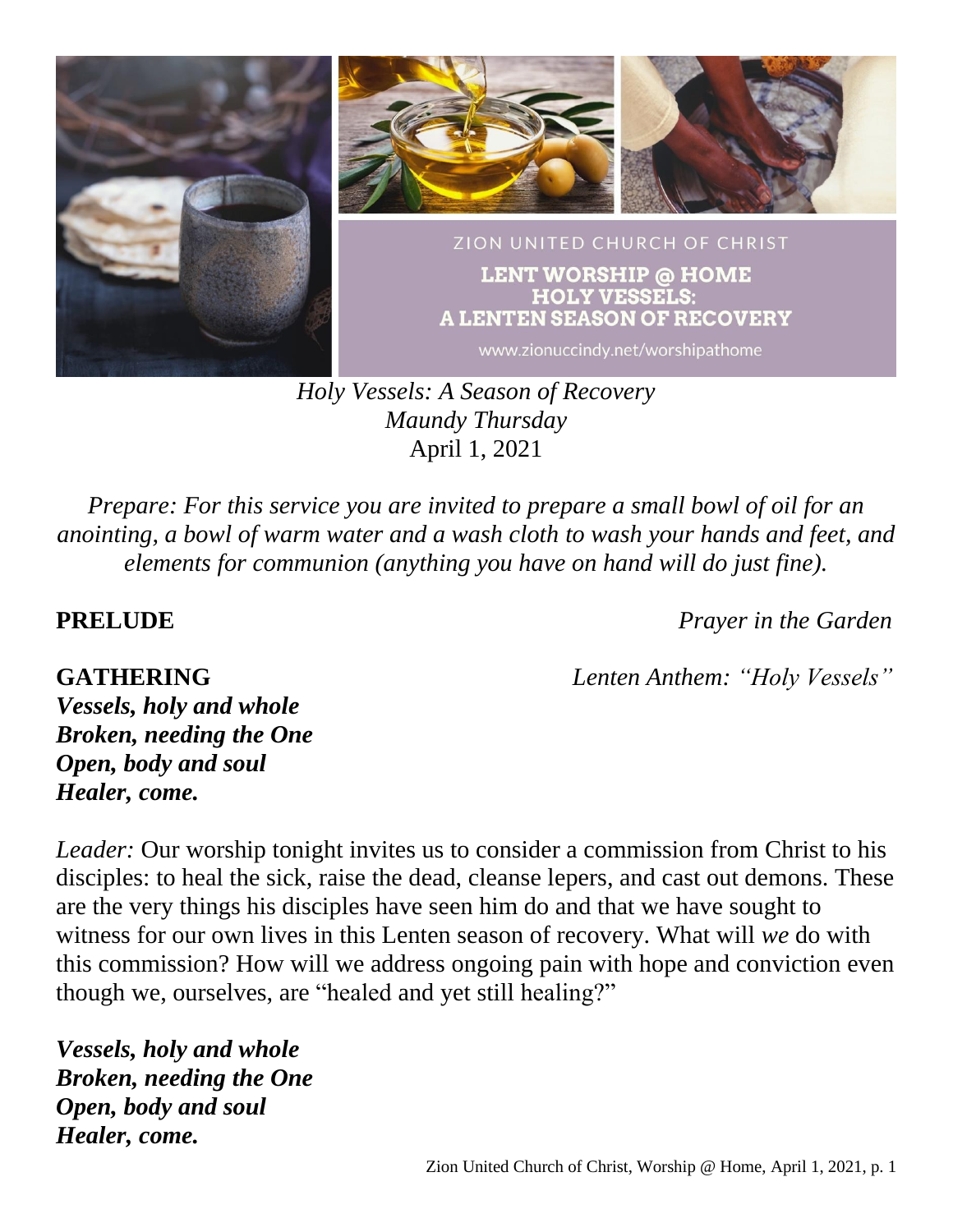### **READING: CALL TO SERVE** *Matthew 10: 1-8*

*Then Jesus summoned his twelve disciples and gave them authority over unclean spirits, to cast them out, and to cure every disease and every sickness. These are the names of the twelve apostles: first, Simon, also known as Peter, and his brother Andrew; James son of Zebedee, and his brother John; Philip and Bartholomew; Thomas and Matthew the tax collector; James son of Alphaeus, and Thaddaeus; Simon the Cananaean, and Judas Iscariot, the one who betrayed him.*

*These twelve Jesus sent out with the following instructions:* "*Go nowhere among the Gentiles, and enter no town of the Samaritans, but go rather to the lost sheep of the house of Israel. As you go, proclaim the good news,* '*The kingdom of heaven has come near.* '*Cure the sick, raise the dead, cleanse the lepers, cast out demons. You received without payment; give without payment.*

**Reflect:** Jesus had been teaching, healing, touching and transforming lives for three years. His presence in the midst of suffering had offered hope to so many. And yet his ways had also challenged the power of privilege and stirred up all kinds of trouble. As we have seen in our Lenten journey, his actions had crossed boundaries of stigma in so many ways. When healing was needed, no one was left outside of compassion, but some could not accept this. Touching the "untouchables," mixing with folk outside or below his status, raising up the faith of "outsiders and nobodies" had gotten attention. "The last shall be first" was not sitting well with the "first" of society, the rulers and leaders of Jesus' day. His popularity was evident the day he and his disciples set foot in Jerusalem for the Passover Festival. Those in seats of power who wanted to keep the peace–even an unjust, unholy, unfair, unseeing peace–were all talking about "the problem." Crowds where Jesus was teaching in Jerusalem were infiltrated by leaders seeking to catch him in controversy. Time and again, Jesus answered with truth and faith, leaving the naysayers speechless. On this Maundy Thursday, we remember how far Jesus would go to serve those in need of healing. As his disciples, are we willing to answer his call to us to serve and bring healing to this world?

## **SONG** *What Wondrous Love*, Zion Virtual Choir

### **READING: ANOINTED IN LOVE** *Matthew 26: 6-13*

*Now while Jesus was at Bethany in the house of Simon the leper, a woman came to him with an alabaster jar of very costly ointment, and she poured it on his head as he sat at the table. But when the disciples saw it, they were angry and said,* "*Why this waste? For this ointment could have been sold for a large sum, and the*

Zion United Church of Christ, Worship @ Home, April 1, 2021, p. 2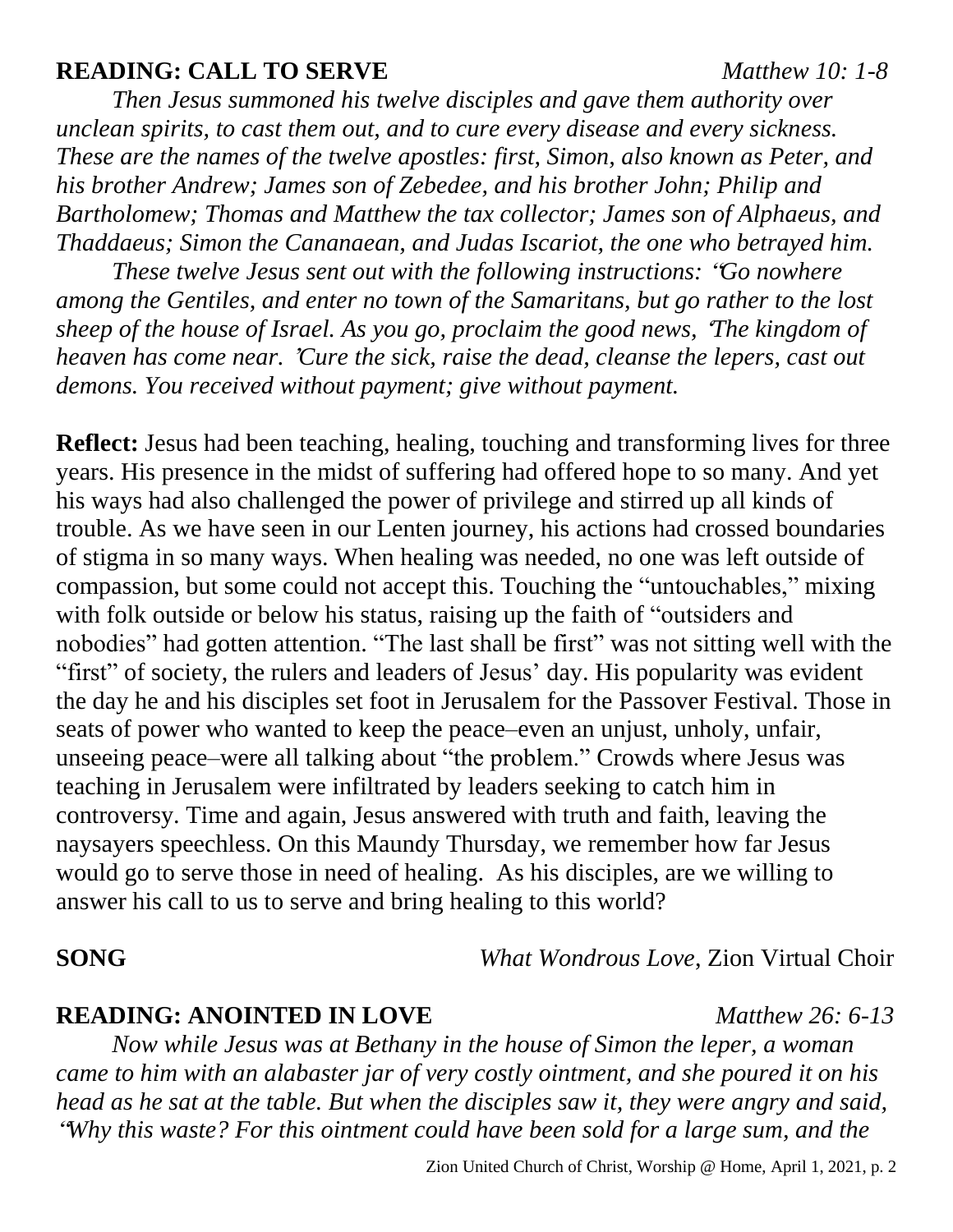*money given to the poor." But Jesus, aware of this, said to them,* "*Why do you trouble the woman? She has performed a good service for me. For you always have the poor with you, but you will not always have me. By pouring this ointment on my body she has prepared me for burial. Truly I tell you, wherever this good news is proclaimed in the whole world, what she has done will be told in remembrance of her."*

# **FIRST RITUAL ACTION: ANOINTING**

**Reflect:** Oil was used in many ways by ancient peoples. Mixed with various herbal properties, it served as healing balm, bringing increased blood flow and salve to the body. It was used in practical purposes as well, to soften dry, rough skin and to offer earthy fragrance. And it was used as an agent of significance in many rituals.

The story of the woman with the alabaster jar of oil is a symbolic ritual action of great power. The pouring of oil on Jesus' head stood in the traditions of anointing leaders–Kings to be specific–on the head. Many of the symbols in the story of Holy Week point to the sovereignty of Jesus... most of them carried out by unlikely and so-called "unsanctioned" people. This ritual of oil on the head of Jesus was carried out by an unnamed woman whose action of love, devotion, and the clear message that this Teacher was her Sovereign forever, got angry reactions even from those who claimed to love Jesus most. Are we, like those first disciples, in danger of withholding our resources of extravagant love? Do we hesitate to proclaim the sovereignty–the reign–of love and justice, equity and relief, healing and wholeness even as we proclaim to be disciples of the one who is Love itself?

Then Jesus turns the meaning of her anointing act on its head, so to speak. He recalls another use of oil on the body common in that time… that of embalming the dead. This must have been a shock to the disciples beyond even the shock they had already expressed. His message was clear: now was not the time to worry about the treasury. The True Treasure was in relationship, the one they had right before them, right now.

And so our first ritual action for tonight is anointing. I invite you to dip your fingers in the bowl of oil and place your hand on the top of your own head if you are on your own this evening. Or if you are with others, you may choose to place your hands on each other's heads in turn. Allow your hand to rest there for a few moments. As you do so, I invite you to think of the people whose extravagant love has been poured out upon you, offering you care in the midst of your own healing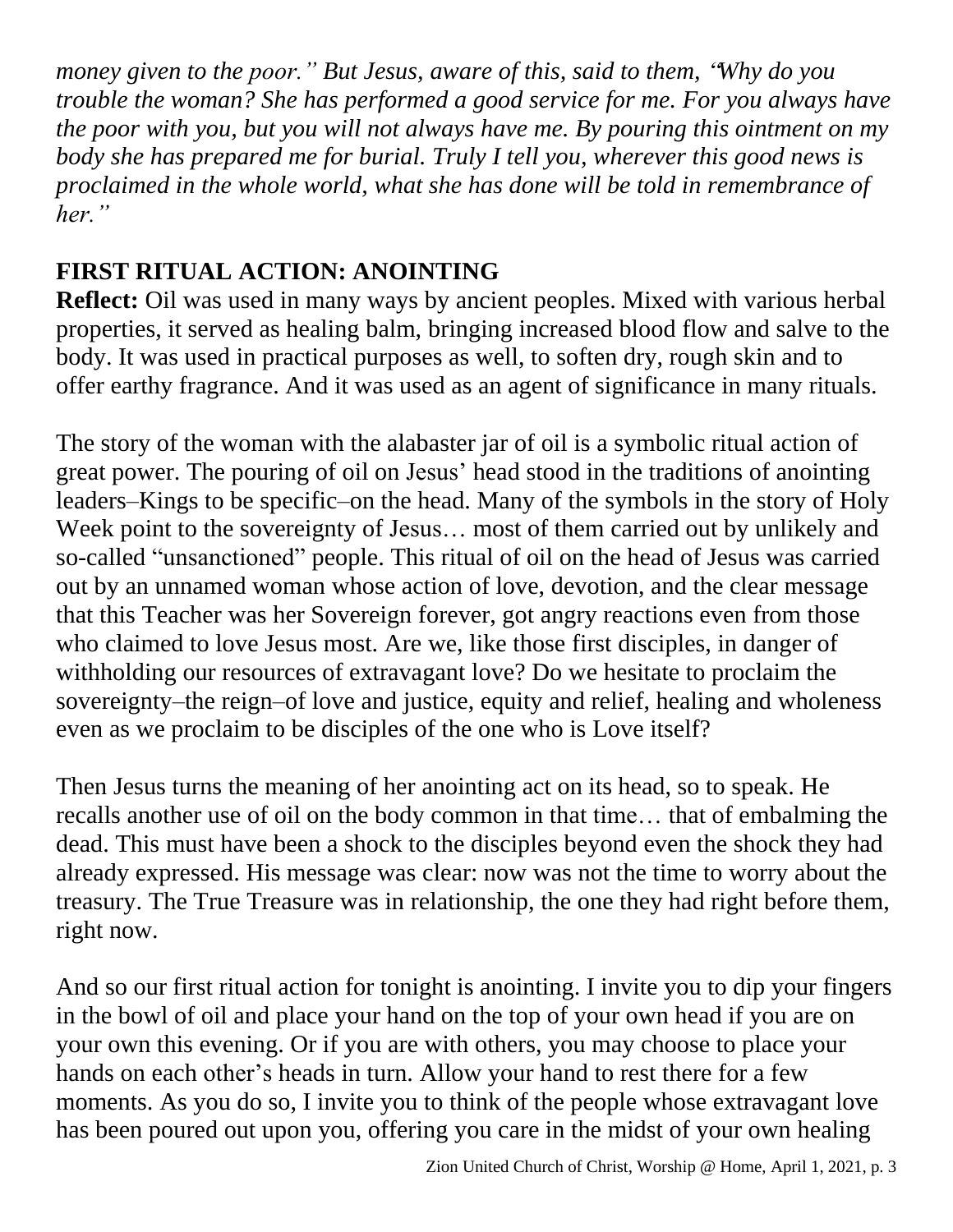journey. Feel that care as affirmation of your worth. Know that this kind of love is always and already available to you through relationship with the Divine One. Take your time as the music plays. Allow the warmth of the hand to melt into your being, filling you with assurance that the Holy Presence moves with warmth and light within your Holy Vessel, no matter how broken or far from life you feel. You are part of the Reign of Love in this world. Accept this anointing so that you might also offer this anointing, this healing, wherever it is needed.

**SONG** *There is a Balm in Gilead*, Zion Virtual Choir

### **READING: HE LOVED THEM TO THE END** *John 13:1-20*

Now before the festival of the Passover, Jesus knew that his hour had come to depart from this world and go to the Father. Having loved his own who were in the world, he loved them to the end. The devil had already put it into the heart of Judas son of Simon Iscariot to betray him. And during supper Jesus, knowing that the Father had given all things into his hands, and that he had come from God and was going to God, got up from the table, took off his outer robe, and tied a towel around himself. Then he poured water into a basin and began to wash the disciples' feet and to wipe them with the towel that was tied around him. He came to Simon Peter, who said to him, 'Lord, are you going to wash my feet?' Jesus answered, 'You do not know now what I am doing, but later you will understand.' Peter said to him, 'You will never wash my feet.' Jesus answered, 'Unless I wash you, you have no share with me.' Simon Peter said to him, 'Lord, not my feet only but also my hands and my head!' Jesus said to him, 'One who has bathed does not need to wash, except for the feet, but is entirely clean. And you are clean, though not all of you.' For he knew who was to betray him; for this reason he said, 'Not all of you are clean.'

After he had washed their feet, had put on his robe, and had returned to the table, he said to them, 'Do you know what I have done to you? You call me Teacher and Lord—and you are right, for that is what I am. So if I, your Lord and Teacher, have washed your feet, you also ought to wash one another's feet. For I have set you an example, that you also should do as I have done to you. Very truly, I tell you, servants are not greater than their master, nor are messengers greater than the one who sent them. If you know these things, you are blessed if you do them. I am not speaking of all of you; I know whom I have chosen. But it is to fulfil the scripture, "The one who ate my bread has lifted his heel against me." I tell you this now, before it occurs, so that when it does occur, you may believe that I am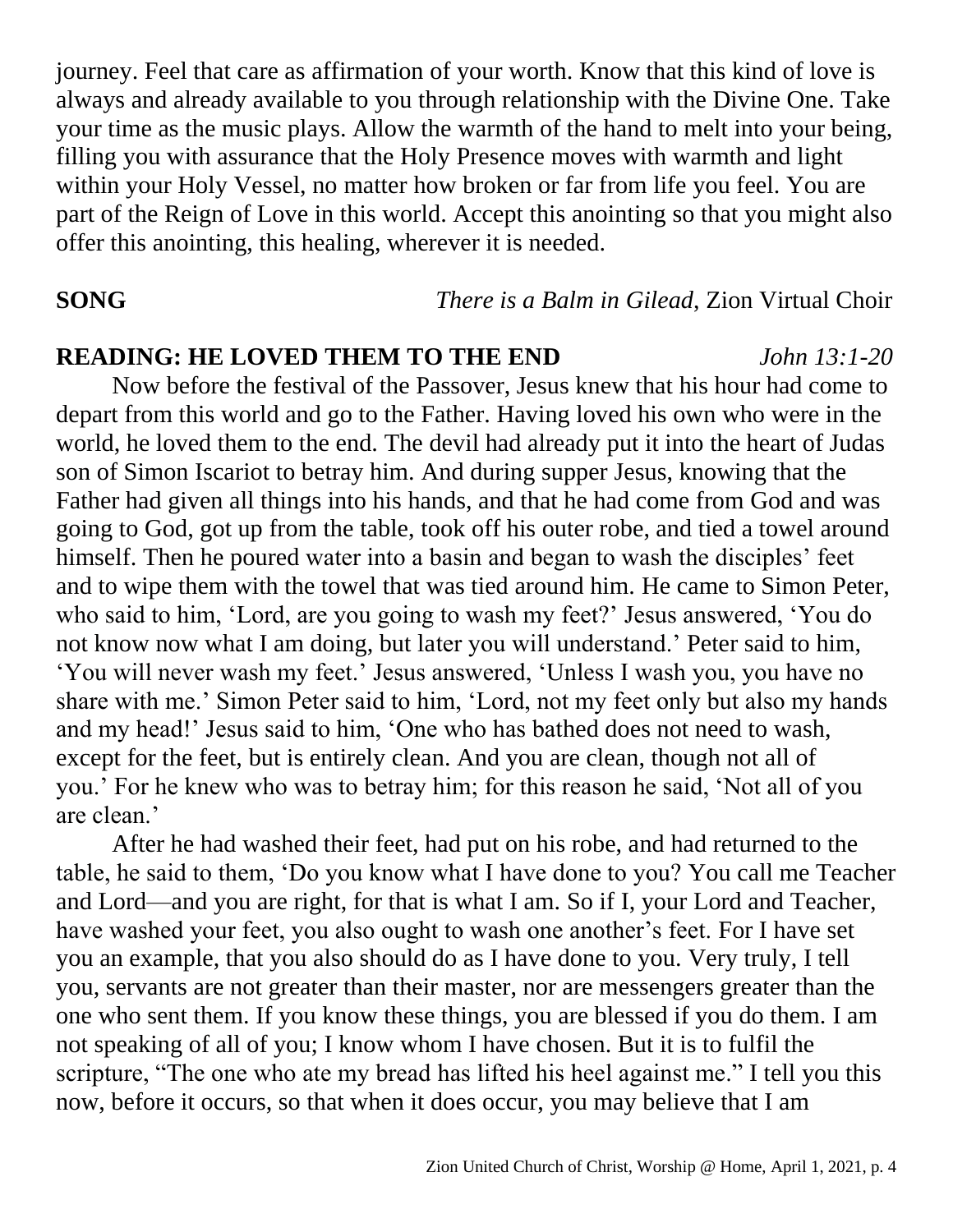he. Very truly, I tell you, whoever receives one whom I send receives me; and whoever receives me receives him who sent me.'

# **RITUAL ACTION: TENDER CARE**

*Reflect*: We turn to the Gospel of John to hear this beautiful and intimate story of Jesus bowing down to serve his disciples at they gathered to break bread. We know that the customary washing of feet upon arrival to one's home took on a particular significance that night. Not only practical but symbolic, the washing of feet in the ancient world indicated status, with servants washing the feet of their masters, pupils washing the feet of their teachers, children and wives washing the feet of the "man of the house." Jesus was all these things of reverence and honor to those gathered that night. And yet we know he washed *their* feet, rejecting the norms and indicating a new order of things, a new way to honor one another regardless of status. We know that this act of tending to the feet was done to express the highest form of respect and honor in the ancient world.

And so our second ritual action this evening follows in this tradition. You are invited to wash your hands and your feet. If there are others in your household worshipping with you this night, you are invited to wash each other's hands and feet.

**SONG** *Will You Let Me Be Your Servant*

## **READING: THE SUPPER** *Matthew 26: 20-29*

*When it was evening, he took his place with the twelve; and while they were eating, he said,* "*Truly I tell you, one of you will betray me." And they became greatly distressed and began to say to him one after another,* "*Surely not I, Lord?" He answered,* "*The one who has dipped his hand into the bowl with me will betray me. The Son of Man goes as it is written of him, but woe to that one by whom the Son of Man is betrayed! It would have been better for that one not to have been born." Judas, who betrayed him, said,* "*Surely not I, Rabbi?" He replied,* "*You have said so."*

*While they were eating, Jesus took a loaf of bread, and after blessing it he broke it, gave it to the disciples, and said,* "*Take, eat; this is my body." Then he took a cup, and after giving thanks he gave it to them, saying,* "*Drink from it, all of you; for this is my blood of the covenant, which is poured out for many for the forgiveness of sins. I tell you, I will never again drink of this fruit of the vine until that day when I drink it new with you in my Father*'*s kingdom."*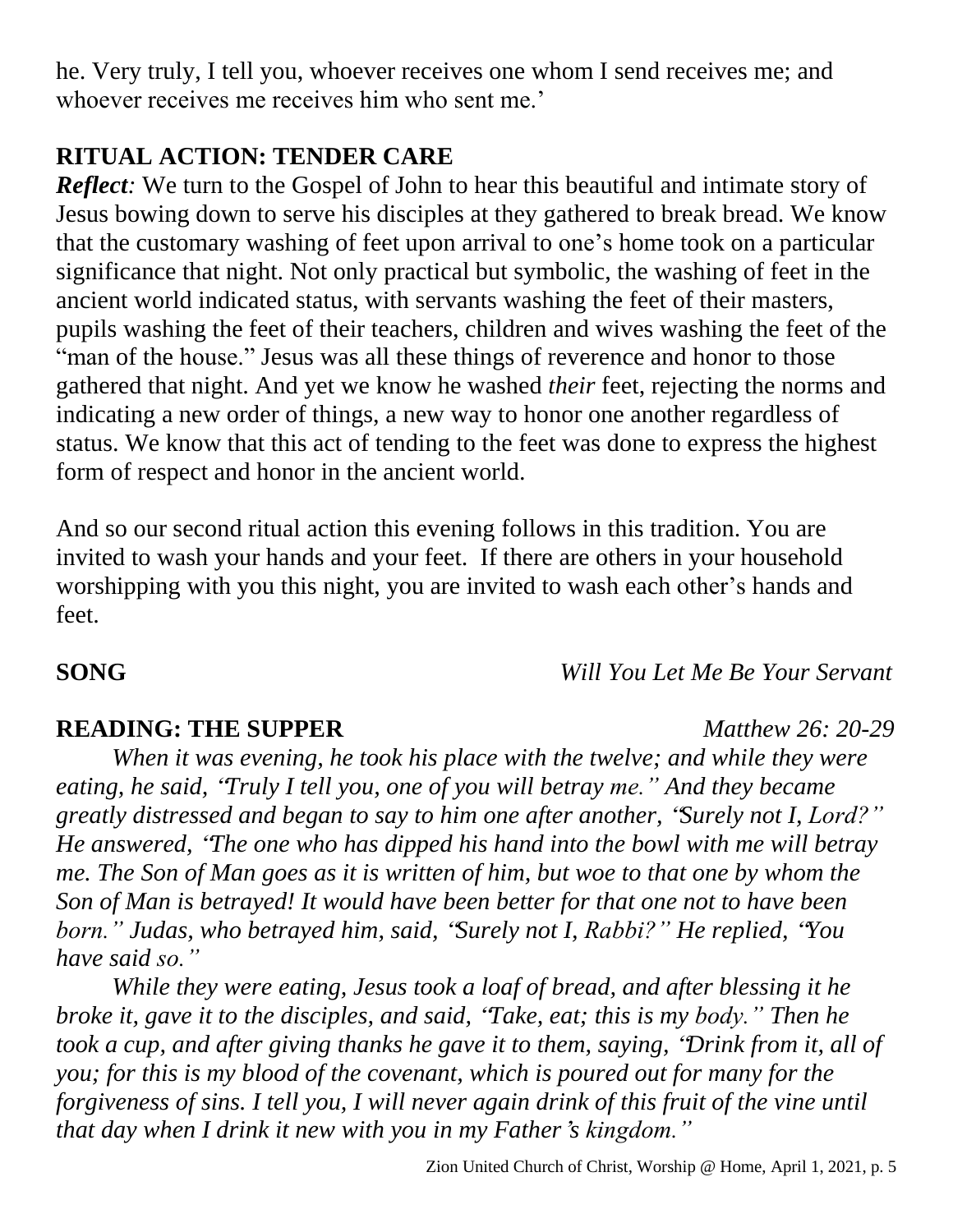# **RITUAL ACTION: COMMUNION**

**Our Invitation—**In this sacred season of Lent, we remember how far God's love would go to bring healing to our brokenness. Today we come before God as we are, with all our brokenness and sharp edges, with those parts of us that long for restoration and renewal. It is at Christ's table where we can encounter the abundance of God's healing love that has been so freely given.

**SONG** *One Bread, One Body*, Zion Virtual Choir

### **We Prepare Our Hearts by Confessing Our Sins**

Wellspring of Love, Source of Compassion, Teacher of Truth, you call us to wash the feet of others as you have washed ours, yet we are often unwilling to kneel at the feet of our friends, preferring to be served rather than to serve. You invite us to join all of creation at your feast, yet we are unwilling to make room at our table for someone we do not know. You pour yourself out for the sake of the whole world, yet we are often unwilling to let go of our selfish desires. Forgive us and free us from our unwillingness to find our true life as the body of Christ— a body given for the healing of the world. Amen.~

**Assurance of Grace:** Hear the good news: God washes our souls with love and grace before we even ask. In the name of Jesus Christ, you are forgiven. In the name of Jesus Christ, you are forgiven. Glory to God. Amen.~

**The Words of Institution**—We remember that on the night of betrayal and desertion, and on the eve of death, Jesus gathered the disciples for the feast of Passover. Jesus took bread, and after giving thanks, broke the bread, and gave it to the disciples saying: 'This is my body which is broken for you. Do this in remembrance of me.' In the same way, Jesus also took the cup after supper, saying: 'This cup is the new covenant in my blood. Do this, as often as you drink it, in remembrance of me.' By eating this bread and drinking this cup, we proclaim Christ's death and celebrate Christ's resurrection, and await Christ's coming again.+

**Blessing Our Meal—Holy Spirit, pour out your presence into this bread and into** this cup that they might be a visible sign of your invisible grace. Even though we gather from a distance, may our moments at this table remind us of the richness of the Body of Christ, as this sacred meal unites us as one. Bless this